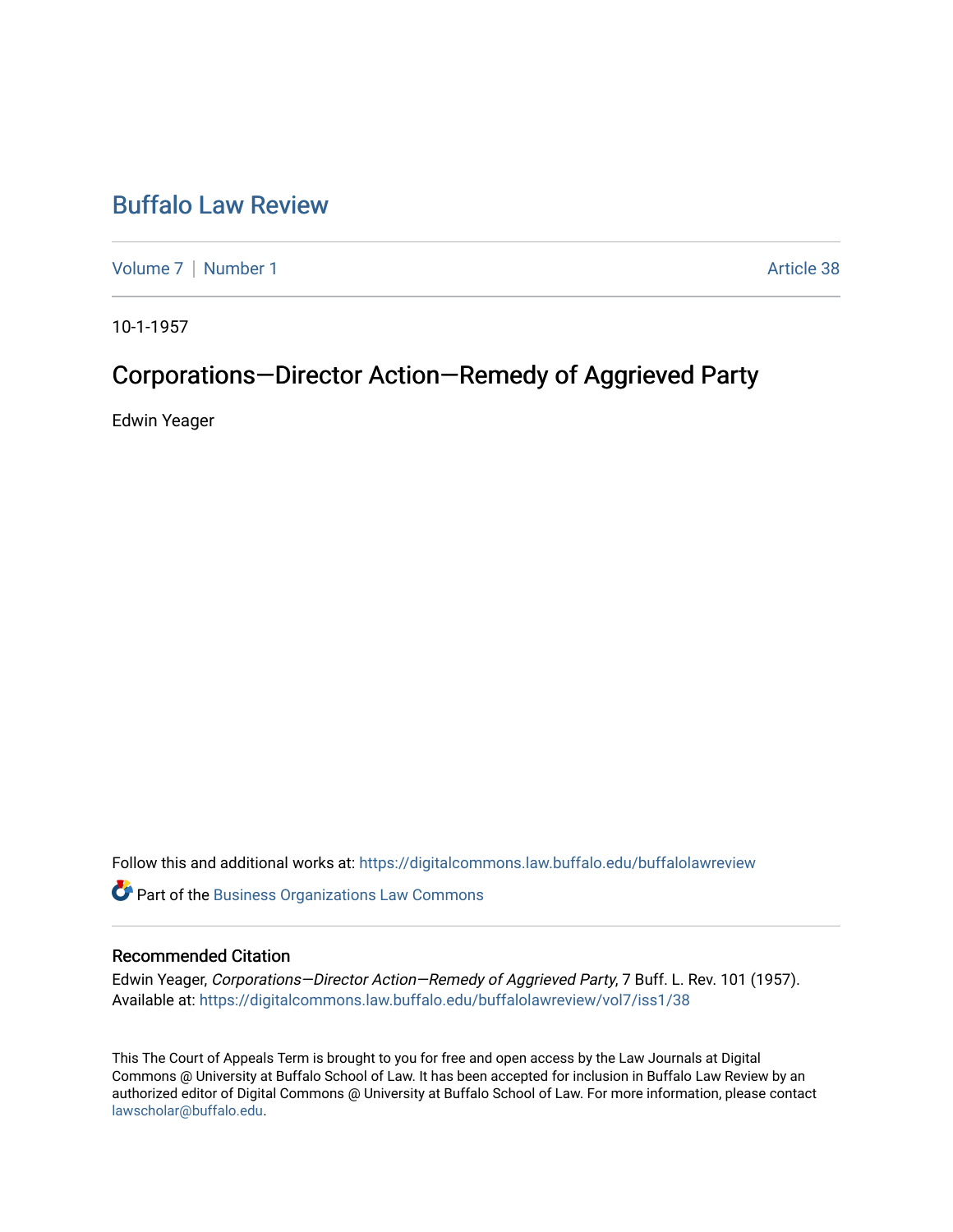## *COURT 6F APPEALS, 1956 TERM*

plaintiff failed to comply with the provisions of his contract incident to certificate of final acceptance before bringing suit for any unpaid balance; hence, dismissal of his cause of action for the unpaid balance was affirmed by the Court of Appeals.

#### CORPORATIONS

#### Director Action-Remedy **Of** Aggrieved Party

Section 25 of the General Corporation Law<sup>1</sup> provides for judicial review of a corporate directors election. In the past, there has been some confusion in the application of this section as to the scope of the discretionary power which it gives to the trial judge. Obviously, if the election was carried on in an illegal manner it will be set aside.<sup>2</sup> However, the difficulty arises in the group of cases where, although there is no specific legal defect in the election, an air of unfairness envelops the transaction to such an extent that the court feels that "justice" requires a new election.3

*In re William Faehndrich, Inc.,4* sheds little light on this cloudy area. There, the aged founder of the corporation failed to attend a stockholders meeting although he had been notified that its purpose was the election of directors. The trial court set aside the election<sup>5</sup> on the grounds that under the circumstances the notice had failed to "carry home" to the complaintant that the purpose of the meeting was to remove him as a director and subsequently as an officer of the corporation. The Appellate Division affirmed without opinion,<sup>6</sup> and the Court of Appeals reversed holding that the notice had been sufficient under section 45 of the General Corporation Law<sup>7</sup> and stating that there was no duty to disclose the course of conduct to be followed by the new directors after their election.

The case also involved a dispute as to the ownership of certain shares of

|  |  |  | 1. N.Y. GEN. CORP. LAW §25 provides: |
|--|--|--|--------------------------------------|
|  |  |  |                                      |

Upon the application of any member aggrieved **by** an election,  $\dots$  the Supreme Court at a special term thereof shall forthwith hear the proofs and allegations of the parties, and confirm the election or order a new election, as justice may require. **2.** See, *eg.,* In re Green Bus Lines, Inc., **166** Misc. **800,** 2 **N.Y.S.2d 556** (Sup.

- 4. 2 N.Y.2d 468, **161** N.Y.S.2d 99 **(1957).**
- 5. 3 Misc.2d 156, 151 N.Y.S.2d **261** (Sup. Ct. 1956). 6. **1** A.D.2d 992, 152 N.Y.S.2d 413 (1st Dep't 1956).
- 
- 

Ct. **1937).**

<sup>3.</sup> See, Application of Kaminsky, 251 **App.** Div. 132, 295 N.Y. Supp. 989 (4th Dep't **1937);** *aff'd, without opinion* 277 N.Y. **525, 13** N.E.2d 456 **(1938).**

<sup>7.</sup> N.Y. STOCK CORP. LAW §45 provides:<br>Notice of meetings of stockholders. . . . Such notice shall state the purpose or purposes for which the meeting is called ...